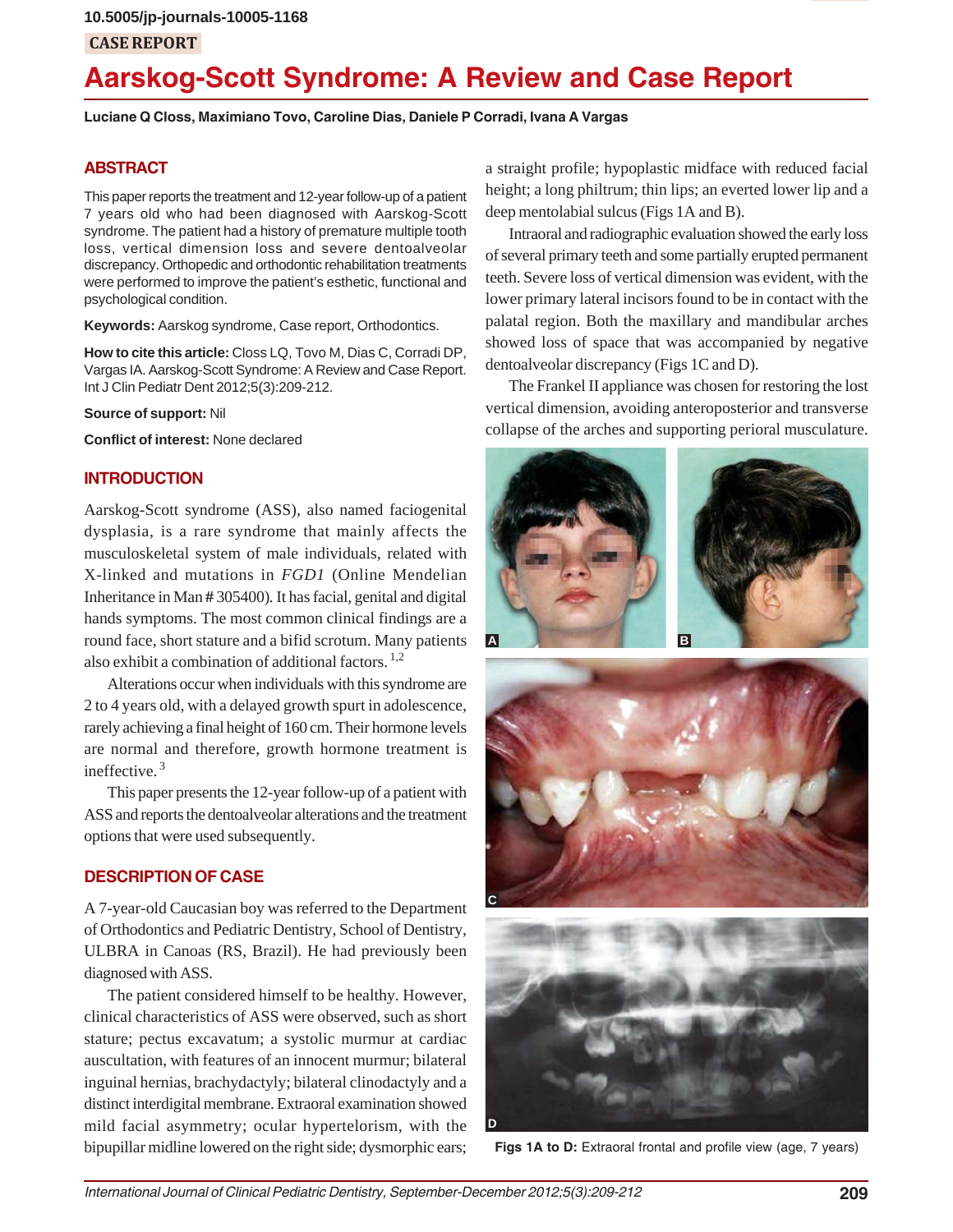The plaster casts were mounted on an articulator, with restoration of the vertical dimension by using a 5 mm thick posterior wax block. This appliance was used by the patient for 24 months, for a minimum of 16 hours a day (Figs 2A and B).

During the permanent tooth eruption, the following measures were used for 1 year: A removable appliance with an expansion screw was used to distalize the upper molars, and a lip bumper was used to verticalize the lower molars and to eliminate lip pressure on the lower incisors (Figs 2C and D).

In the second phase, when the patient was 12 years old, corrective orthodontic treatment was performed to allow proper eruption of all the permanent teeth and to correct a deep overbite and the class II molar relationship. A modified pendulum appliance, with an acrylic bite plane in the anterior region, was used to allow the eruption of posterior teeth for the vertical development of the arches. In the sequence, Titanium-molybdenum alloy (TMA) springs were activated to allow the distalization of the upper molars. A straight wire Roth 0.022" appliance was then used for dental alignment and leveling, along with an extraoral appliance for upper anchorage.

This treatment allowed the eruption of all the teeth and significant improvement of the deep bite, although a unilateral class II molar relationship was still observed on the left side. In a joint decision with the parents, we opted for premature interruption of treatment because the patient did not cooperate with respect to implementing the dental hygiene and was tired of a long treatment period and satisfied with the results. At this time, we used a wraparound retainer with an anterior bite plane in the upper arch and also used a bonded fixed retainer 3×3.

Five years after discontinuing orthodontic treatment, the patient returned with a deep bite relapse, and with indication for extracting first lower left premolar (severe coronary destruction due to a deep cavity). In 2010, the orthodontic treatment was resumed in order to improve the vertical relationship of the bite and to close the space between permanent mandibular left canine and permanent mandibular left second premolar (Figs 3A to D).

#### **DISCUSSION**

In this syndrome, musculoskeletal development abnormalities in the jaws results in relative mandibular prognathism and



Figs 2A to D: Facebow transfer for mounting models in proper vertical dimension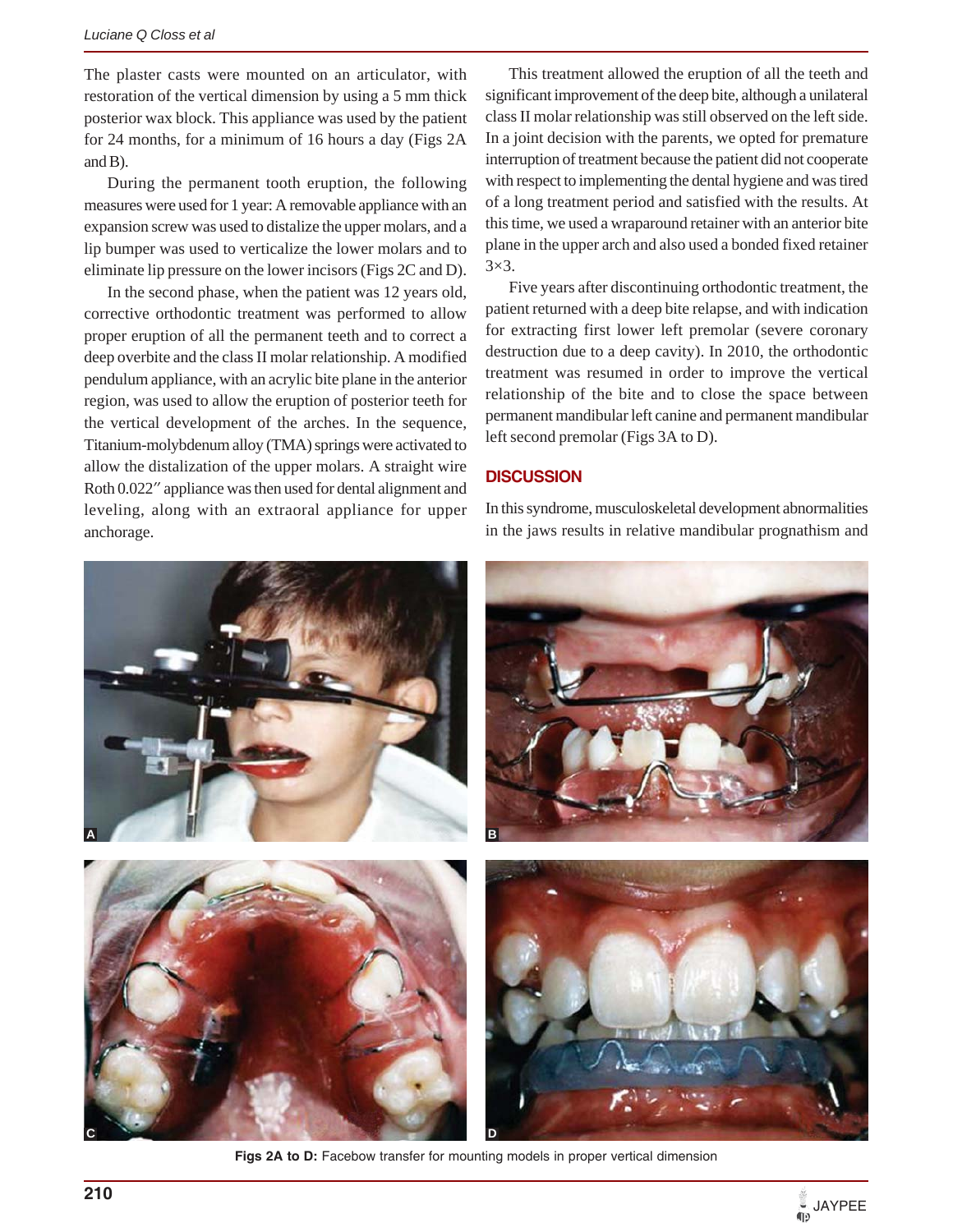

Figs 3A to D: Follow-up records after 12 years of initial treatment (age-19 years) smiling and intraoral views

dental crowding.4 Our patient had severe loss of vertical dimension, early loss of teeth and negative dentoalveolar discrepancy. Regular fluoride use, oral hygiene guidelines and dietary recommendations were implemented during treatment appointments.

The orthodontic treatment used for patients with ASS can be similar to that used for patients without the syndrome.<sup>5</sup> However, in the case of our patient, the treatment lasted for a longer period than normal, probably because of the early loss of numerous teeth and the long period taken for the stimulation of the vertical development of the maxillary and mandibular arches. Patient cooperation with respect to hygiene and treatment compliance is a factor that may affect the prognosis in such cases as follow:

- What this clinical report adds An extensive follow-up of a patient diagnosed with ASS and the clinical approach regarding interdisciplinarity pediatric dentistryorthodontics.
- Why this case report is important to pediatric dentists  $$ pathognomonic signs appear when individuals with this syndrome are 2 to 4 years old; they present high caries

prevalence, early dental crowding (in the first transitional period of mixed dentition) and odontogenic disorders. Probably a well-informed and attentive clinician will contribute to earlier diagnosis and appropriate treatment of these patients.

## **REFERENCES**

- 1. Aarskog D. A familial syndrome of short stature associated with facial dysplasia and genital anomalies. J Pediatr 1970 Nov;77(5):856-861.
- 2. Orrico A (Medicina Molecolare, Azienda Ospedaliera Universitaria Senese, Siena, Italy. a.orrico@ao-siena.toscana.it), Galli L, Faivre L, Clayton-Smith J, Azzarello-Burri SM, Hertz JM, Jacquemont S, Taurisano R, Arroyo Carrera I, Tarantino E, et al. Aarskog-Scott syndrome: Clinical update and report of nine novel mutations of the FGD1 gene. Am J Med Genet A 2010 Feb;152A(2):313-318.
- 3. Shalev SA (The Genetics Institute, Ha'Emek Medical Center, Afula, Israel. stavit\_sh@clalit.org.il), Chervinski E, Weiner E, Mazor G, Friez MJ, Schwartz CE. Clinical variation of Aarskog syndrome in a large family with 2189delA in the FGD1 gene. Am J Med Genet A 2006 Jan 15;140(2):162-165.
- 4. Reddy P (Department of Dental Surgery, All India Institute of Medical Sciences, New Delhi, India), Kharbanda OP, Kabra M,